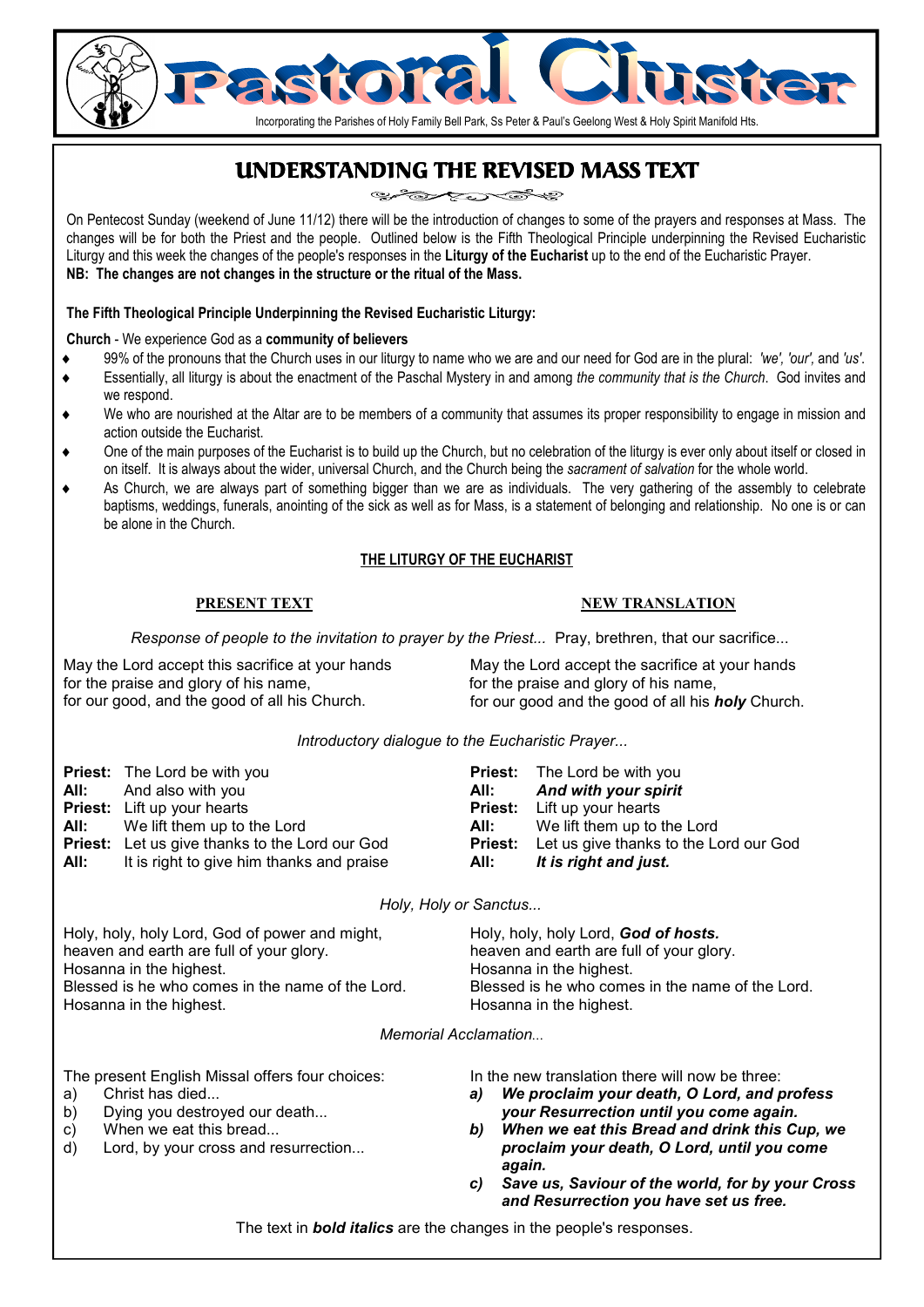# The Pastoral Cluster at Prayer

# WEEKEND MASSES:

*English… 8am and 9.30am (Sunday) 6.00pm Sat 5.00pm Sat* 

**Holy Family, Bell Park: Holy Spirit, Manifold Hts: Ss Peter & Paul's, Geelong West:**

 *11am - 1st, 3rd & 5th Sundays 11am - 2nd and 4th Sundays 9.30am - Italian Mass at St Patrick's* 

*Croatian… 11.30am (1,3,4,5th Sunday), 12.30pm (2nd Sunday) - Slovenian…11.30am (2nd Sunday)* 

WEEKDAY MASSES:

| <b>Holy Family:</b>           | 9.15am Tues, 9.15am Thurs                                            |
|-------------------------------|----------------------------------------------------------------------|
| <b>Holy Spirit:</b>           | 9.00am Wed, 11am Fri and 9am Sat. Reconciliation after Saturday Mass |
| <b>Ss Peter &amp; Paul's:</b> | 7.30pm Thurs                                                         |
|                               |                                                                      |

**Grace McKellar Centre:** 10.15am - 1st, 3rd, 5th Tues; **Maryville Nursing Home:** 11am Tues; **Multicultural Centre:** 1.30pm - 1st Fri **Vincentian Village:** 3.00pm -Mon

## COMMUNAL PRAYER:

| Mon   | Holy Family Women's Prayer Group   |
|-------|------------------------------------|
| Tues  | <b>Meditation Group</b>            |
| Wed   | <b>Prayer of the Church</b>        |
| Wed   | Holy Family Women's Prayer Group   |
| Thurs | Italian Prayer Group               |
| Fri   | Adoration of the Blessed Sacrament |
| Fri   | Divine Mercy                       |
| Sat   | Rosary                             |

**Fri...** *Divine Mercy 3.00pm Holy Spirit Church* 

**Mon...** *Holy Family Women's Prayer Group 10.00am Holy Family Community Centre*  **Tues...** *Meditation Group 5.30pm Holy Family Community Centre*  **Holy Spirit Church Wed...** *Holy Family Women's Prayer Group 10.00am Holy Family Community Centre*  **Thurs...** *Italian Prayer Group 10.00am St Patrick's Chapel*  **Fri...** *Adoration of the Blessed Sacrament After 11am Mass Holy Spirit Church*  **Holy Spirit Church** 

### **OUR LADY'S STATUE:**

*If anyone would like to have our Lady's Statue or if you could spare an hour a month to help Tina Montalto, ph 5278 9314. May 30: Wilson family, 12 Gladstone Ave.* 

# **AS A COMMUNITY WE PRAY FOR:**

**RECENT DEATHS:** Rita Lawless, Elizabeth Benne, Salvatore Bellia, Luke Walsh

- **ANNIVERSARIES:** Mihailo Germanjuk, Catherine Lukic, Stana Wasik, Keith French, Harry & Ila O'Brien, Giovanni & Paola Cascone, Joe Skoko & Family, Nick Hoare Jnr, Fr Hugh McDonald RAN, Robert Salt
- **BAPTISMS:** -

PRAY FOR THE SICK: Bernie Dalton, Florence Williams, Pasha Alden, Wendy Commons, Margaret Donaghy, Maria Law, Peter Farrar, Doris Boyle, Heidi Maguire, Joan Bellew, Kate Jennings, Nevenka Juraga, Joan Gazenbeek, Felix Capicchiano, Dianne Rickey, Liam Shay, Regina Starcevic, Joseph Escorse, Gillian Henry, Anthony Dunn, John O'Neill

*(Please note: After approx five weeks names will be deleted from the sick list please phone the office if you wish names reinserted)* 

# **ROSTER FOR NEXT SUNDAY, JUNE 5, 2011.**

(1st Sunday of the Month**)** 

**HOLY FAMILY 8.00AM 9.30AM**

## Commentators R Allum T McMahon Lectors A Vanjek C&J Taylor Welcomers **U Guardiano, K McArthur M&E Hoffman**

**Projectionist** 

### **Ss PETER & PAUL'S: 5.00PM**

Commentators CO'Brien Readers D Woods Special Ministers N Neeld, J Jess **Welcomers** Projectionist

**HOLY SPIRIT: 6.00PM 11.00AM**

Commentators Sr Sibberas M Shilling Lectors **Communist Communist J O'Neill** M Currie, B Middleton

Special Ministers **F Chrimes, J Bartolo, I Vanjek, B McFarlane** G&P Carmody, D Farrar, R&R Zanardo

Special Ministers **D** Boyle, M Abbott, D Torpy **V** Trinder, M Currie, P Delahunty Welcomers V Logan, P Ryan A Dickson, D King, I Cleary, C Kelynack<br>
Proiectionist B Stocks A B Coles L Coles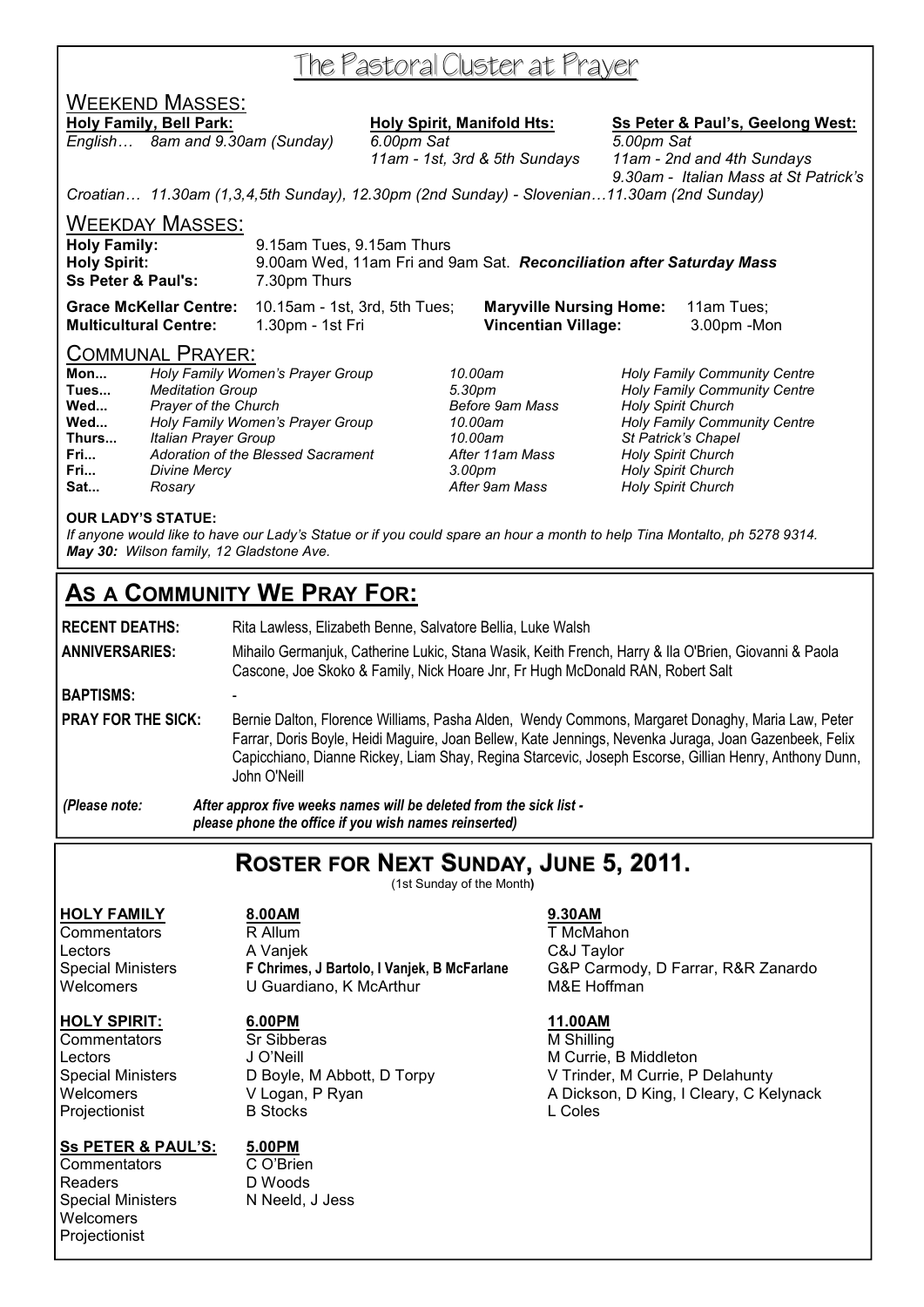# LITURGY AND PRAYER IN THE CLUSTER



#### **EUCHARIST WELCOME MASSES:**

During the normal parish Masses this weekend and next, the children who will receive Eucharist for the first time will be welcomed, and they and their parents will make a Statement of Commitment to live out the faith of the Church. Parishioners are asked to pray for these young people over the coming months.

#### **EUCHARIST PROGRAM for children not attending Catholic Primary Schools:**

This program will begin **next Sunday, June 5th**, with a Welcome Ceremony at the 9.30am Mass at Holy Family. If you wish to be part of this program and have not enrolled, please contact Frank Kearney at the Cluster Office on 5278 1343 Monday to Wednesday.

#### **STEWARDSHIP CORNER** - *Thoughts on Giving*

*"... and many paralysed or crippled people were cured. There was great joy in that city" - Acts 8:7-8* 

It's easy to rejoice in the gifts that God gives when they are as outstanding as a lame man walking or a sick man cured. However, do we take time to thank God for the many miracles He gives us everyday - good health, family, friends, education, employment, housing? Being grateful is the secret to being joyful.

### **EVENING MASS AT Ss PETER & PAUL'S:**

Fr Mick and I have introduced an evening Mass at Ss Peter & Paul's each **THURSDAY 7.30PM**. Our motivation is to provide people in the paid work-force an opportunity to attend a weekday Mass, as well as providing an opportunity for Memorial Masses for people whose relatives have died overseas or who are having a "month's anniversary" Mass for a deceased family member. This Mass will be offered for a number of weeks and we will then gauge if it is being well received and that will determine if we continue.

### **A VOCATION VIEW:**

That Jesus rose from the dead is our Faith. That we can be reborn in the Spirit is our Hope. That we can do God's work is our love. Follow God's Call.

#### **FAREWELL TO FR PETER FOLEY:**

On your behalf I thank Fr Peter Foley for presiding over some of our Masses last weekend. We extend prayerful best wishes to Fr Peter who has retired from his role as Parish Priest of St Bernard's in Belmont. Fr Peter has served the people of Belmont and, indeed, the wider Geelong community, in so many different ways through his preaching, presiding over the Liturgy, pastoral care and the example of his own life. Geelong has been blessed to have someone like Fr Peter serve for so long and so generously. We wish him all the best in his "retirement". He is soon to head off overseas and his trip will include a visit to Manya in Uganda where St Bernard's with Cotton-On are providing medical and educational facilities for the people of that region. *-Fr Gerard* 

#### **THANKYOU!**

Caritas Australia thanks you for your generous donation of \$5,449.25. Your gift has helped to provide the most basic of needs like food, water and medical support to communities all around the world, as well as respond to emergencies through our extensive network of partners. Your support will enable Caritas Australia to direct the funds to where they are needed most in delivering lifesaving supplies to disaster-affected regions, as well as looking at long term development support for the future.

# Recurring Activities in the Cluster:

|                                                                                                                                                                                                                                                                                                 | Holy Family BBQ lunch -<br>Holy Family Women's Group -<br>St Vincent de Paul - | Third Sunday of each month at the Community Centre from 12noon a BBQ lunch BYO to share<br>First Monday evening of each month at the Community Centre 7.00pm<br>Holy Family meet 1st and 3rd Tuesdays at the Community Centre, 7.30pm<br>Ss Peter & Paul's meet 4th Thursday 2pm in the Small Hall<br>Holy Spirit meets 1st and 3rd Tuesdays 7.00pm in Holy Spirit Hall |                                                                    |
|-------------------------------------------------------------------------------------------------------------------------------------------------------------------------------------------------------------------------------------------------------------------------------------------------|--------------------------------------------------------------------------------|-------------------------------------------------------------------------------------------------------------------------------------------------------------------------------------------------------------------------------------------------------------------------------------------------------------------------------------------------------------------------|--------------------------------------------------------------------|
|                                                                                                                                                                                                                                                                                                 | <b>Baptism Preps -</b>                                                         | 2nd and 4th Mondays 7.30pm in the Community Centre                                                                                                                                                                                                                                                                                                                      |                                                                    |
|                                                                                                                                                                                                                                                                                                 | Children's Liturgy -                                                           | Holy Family -                                                                                                                                                                                                                                                                                                                                                           | 1st and 3rd Sunday at 9.30am Mass (during school term)             |
|                                                                                                                                                                                                                                                                                                 |                                                                                | Holy Spirit -                                                                                                                                                                                                                                                                                                                                                           | 1st and 3rd Sundays at 11am Mass (during school term)              |
|                                                                                                                                                                                                                                                                                                 |                                                                                | Ss Peter & Paul's-                                                                                                                                                                                                                                                                                                                                                      | 2nd and 4th Sunday at 11.00am Mass (during school term)            |
|                                                                                                                                                                                                                                                                                                 | Playgroup -                                                                    | Holy Spirit School -                                                                                                                                                                                                                                                                                                                                                    | Monday 9.30am-11.30am. 0-3 years Indoor/outdoor play. Ph 5229 8298 |
|                                                                                                                                                                                                                                                                                                 | Manifold CWL -                                                                 | Holy Spirit Hall, First Tuesdays in the month                                                                                                                                                                                                                                                                                                                           |                                                                    |
|                                                                                                                                                                                                                                                                                                 | Italian Mass -                                                                 | First Thursday of the month in St Patrick's Chapel                                                                                                                                                                                                                                                                                                                      |                                                                    |
|                                                                                                                                                                                                                                                                                                 | <b>Catholic Deanery Solo Group -</b>                                           | Dinner at Desma's every 1st Tuesday of the month at 6.30pm. Bookings phone 5278 2712.                                                                                                                                                                                                                                                                                   |                                                                    |
|                                                                                                                                                                                                                                                                                                 | Ss Peter & Paul's Luncheon -                                                   | Second Sunday of each month, 12noon in the small Hall.                                                                                                                                                                                                                                                                                                                  |                                                                    |
|                                                                                                                                                                                                                                                                                                 | <b>Catholic Diners' Club -</b>                                                 | Second Tuesday of each month, 6pm at Dromoland. Dinner & Guest speaker. Ph Terry on 5221 7339                                                                                                                                                                                                                                                                           |                                                                    |
| If you wish to know more about these groups, as well as about our Sacramental Program for children in non-Catholic schools, our<br>Baptism and Wedding procedures, our Partnership with the Columbans in the Philippines and so on, please visit our webpage:<br>www.pastoralclustergeelong.org |                                                                                |                                                                                                                                                                                                                                                                                                                                                                         |                                                                    |

*\_\_\_\_\_\_\_\_\_\_\_\_\_\_\_\_\_\_\_\_\_\_\_\_\_\_\_\_\_\_\_\_\_\_\_\_\_\_\_\_\_\_\_\_\_\_\_\_\_\_\_\_\_\_\_\_\_\_\_\_\_\_\_\_\_\_\_\_\_\_\_\_\_\_\_\_\_\_\_\_\_\_\_\_\_\_\_\_\_\_\_\_\_\_\_\_\_\_*